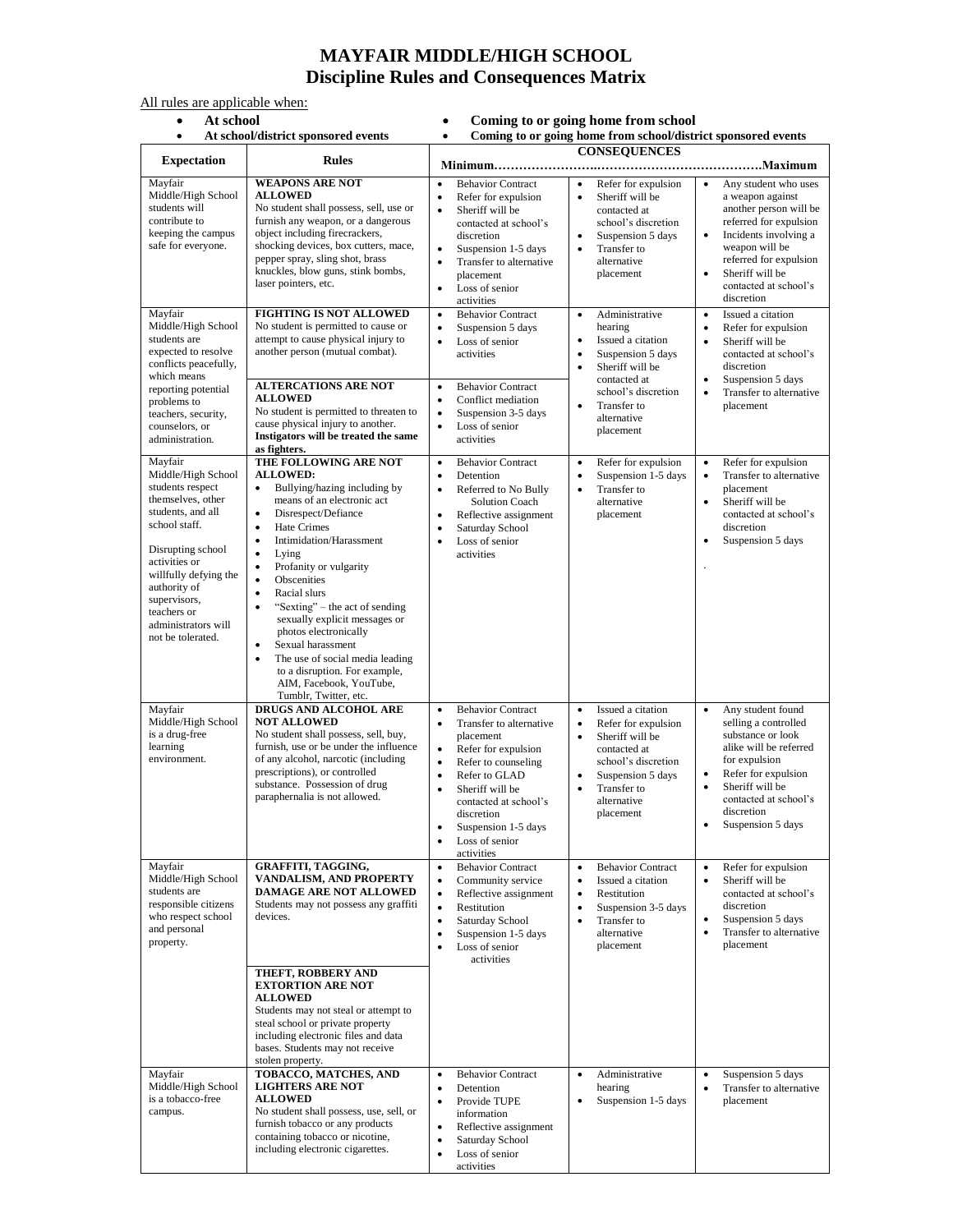| Mayfair<br>Middle/High School<br>students come to<br>school to<br>concentrate on their<br>education.<br>Mayfair<br>High/Middle School<br>is not responsible<br>for lost, stolen or<br>confiscated items | THE FOLLOWING ITEMS ARE<br><b>NOT ALLOWED:</b><br>$\bullet$<br>Airsoft guns/paint ball guns<br>Speakers, Cameras and/or Video<br>$\bullet$<br>recorders<br>Cell phones in view and/or<br>$\bullet$<br>powered on during the school<br>day without permission<br>Inappropriate graffiti on<br>$\bullet$<br>backpacks<br>Ipods/MP3 or CD players in<br>$\bullet$<br>view or powered on during the<br>school day without permission<br>$\bullet$<br>Silly string, air horns, or other<br>items with contents under<br>pressure<br>$\bullet$<br>Skateboards, bicycles, scooters,<br>roller blades on campus in<br>unauthorized areas<br>Unauthorized items for sale,<br>$\bullet$<br>including food and drink<br>Water guns/balloons or toys<br>$\bullet$ | <b>Behavior Contract</b><br>$\bullet$<br>Confiscated item(s)<br>$\bullet$<br>will be released to a<br>parent or guardian after<br>school<br>Detention<br>$\bullet$<br>Reflective assignment<br>$\bullet$<br>Saturday School<br>$\bullet$<br>Loss of senior<br>$\bullet$<br>activities | Suspension 1-3 days<br>$\bullet$                                                                                                                                                                              | Administrative<br>$\bullet$<br>hearing<br>Item $(s)$ will be<br>$\bullet$<br>confiscated for the<br>remainder of the year<br>Suspended 3-5 days<br>٠                                                                                                            |
|---------------------------------------------------------------------------------------------------------------------------------------------------------------------------------------------------------|-------------------------------------------------------------------------------------------------------------------------------------------------------------------------------------------------------------------------------------------------------------------------------------------------------------------------------------------------------------------------------------------------------------------------------------------------------------------------------------------------------------------------------------------------------------------------------------------------------------------------------------------------------------------------------------------------------------------------------------------------------|---------------------------------------------------------------------------------------------------------------------------------------------------------------------------------------------------------------------------------------------------------------------------------------|---------------------------------------------------------------------------------------------------------------------------------------------------------------------------------------------------------------|-----------------------------------------------------------------------------------------------------------------------------------------------------------------------------------------------------------------------------------------------------------------|
|                                                                                                                                                                                                         | <b>GAMBLING IS NOT ALLOWED</b><br>Betting or possession of gambling<br>paraphernalia, including dice, playing<br>cards, etc.                                                                                                                                                                                                                                                                                                                                                                                                                                                                                                                                                                                                                          | $\bullet$<br><b>Behavior Contract</b><br>Confiscated item(s)<br>$\bullet$<br>will be released to a<br>parent or guardian after<br>school<br>Reflective assignment<br>$\bullet$<br>Saturday School<br>$\bullet$<br>Loss of senior<br>$\bullet$<br>activities                           | Administrative<br>$\bullet$<br>hearing<br>Suspension 1-5 days<br>$\bullet$<br>$\bullet$<br>The item(s) will be<br>confiscated for<br>remainder of the<br>school year                                          | Refer for expulsion<br>$\bullet$<br>Suspension 5 days<br>$\bullet$<br>Transfer to<br>$\bullet$<br>alternative<br>placement                                                                                                                                      |
| Mayfair<br>Middle/High School<br>students come to<br>school and at all<br>school-sponsored<br>events appropriately<br>dressed in<br>accordance to the<br>dress code policy.                             | <b>SEE DRESS CODE POLICY</b>                                                                                                                                                                                                                                                                                                                                                                                                                                                                                                                                                                                                                                                                                                                          | First Offense:<br>Warning & correction<br>$\bullet$<br>of violation<br>Possible in-house<br>$\bullet$<br>suspension<br>Loss of senior<br>$\bullet$<br>activities                                                                                                                      | Second Offense:<br>Detention &<br>$\bullet$<br>correction of<br>violation<br>Possible in-house<br>$\bullet$<br>suspension                                                                                     | Third Offense:<br>Saturday School &<br>$\bullet$<br>correction of violation<br>Possible in-house<br>$\bullet$<br>suspension<br>Further Offenses:<br>Suspension 1-5 days<br>$\bullet$<br>Administrative<br>٠<br>hearing<br><b>Behavior Contract</b><br>$\bullet$ |
| Mayfair<br>Middle/High School<br>students are<br>punctual to school<br>and attend all their<br>classes everyday.                                                                                        | <b>TRUANCY</b><br>$\bullet$<br>Students may not leave campus<br>without written permission or<br>proper identification<br>Students may not leave class<br>$\bullet$<br>without approval from the<br>teacher or office staff<br><b>RESTRICTED AREAS</b><br>Students may not visit another<br>$\bullet$<br>campus or invite unauthorized<br>guests to campus without<br>administrative permission                                                                                                                                                                                                                                                                                                                                                       | Detention<br>$\bullet$<br>In-house suspension<br>٠<br>Reflective assignment<br>Saturday School<br>• Loss of senior<br>activities                                                                                                                                                      | <b>Behavior Contract</b><br>$\bullet$<br>$\bullet$<br>Issued a citation<br>Saturday School<br>$\bullet$<br>Suspension 1-3 days<br>$\bullet$<br>Truancy conference,<br>$\bullet$<br><b>SART</b> or <b>SARB</b> | Issued a citation<br>$\bullet$<br>$\bullet$<br>Refer to the School<br><b>Attendance Review</b><br>Board (SARB)<br>$\bullet$<br>Sheriff will be<br>contacted at school's<br>discretion<br>Suspension 4-5 days<br>٠<br>Transfer to alternative<br>٠<br>placement  |
| Mayfair<br>Middle/High School<br>students will behave<br>ethically and<br>honestly while<br>completing all<br>assignments and<br>tests.                                                                 | <b>CHEATING IS NOT ALLOWED</b><br>No copying homework<br>$\bullet$<br>No copying tests<br>$\bullet$<br>No forging, altering or<br>$\bullet$<br>duplicating school documents<br>No using notes without<br>$\bullet$<br>permission                                                                                                                                                                                                                                                                                                                                                                                                                                                                                                                      | <b>Behavior Contract</b><br>٠<br>Detention<br>$\bullet$<br>• Receive "F" on the<br>assignment or test<br>Reflective assignment<br>٠<br>$\bullet$<br>Saturday School<br>Loss of senior<br>$\bullet$<br>activities                                                                      | <b>Behavior Contract</b><br>$\bullet$<br>Receive "F" on the<br>$\bullet$<br>assignment or test<br>Administrative<br>$\bullet$<br>hearing<br>Suspension 1-5 days<br>$\bullet$                                  | Administrative<br>$\bullet$<br>hearing<br>Receive "F" on the<br>$\bullet$<br>assignment or test<br>Suspension 3-5 days<br>$\bullet$                                                                                                                             |
|                                                                                                                                                                                                         | <b>PLAGIARISM</b> is putting forth the<br>writings of another without crediting<br>the source, including the<br>downloading of information from the<br>internet and presenting it as one's<br>own original work.                                                                                                                                                                                                                                                                                                                                                                                                                                                                                                                                      | Detention<br>$\bullet$<br>Receive "F" on the<br>$\bullet$<br>assignment or test<br>Reflective assignment<br>٠<br>$\bullet$<br>Saturday School<br>Loss of senior<br>$\bullet$<br>activities                                                                                            | Suspension 1-5 days<br>$\bullet$<br>Administrative<br>$\bullet$<br>hearing<br><b>Behavior Contract</b><br>$\bullet$<br>Receive "F" on the<br>$\bullet$<br>assignment or test                                  | $\bullet$<br>Administrative<br>hearing<br>Receive "F" on the<br>$\bullet$<br>assignment or test<br>Suspension 3-5 days<br>$\bullet$                                                                                                                             |
| Mayfair<br>Middle/High School<br>students will<br>contribute to<br>maintaining a clean<br>and orderly campus<br>environment.                                                                            | <b>LITTERING IS NOT ALLOWED</b><br>$\bullet$<br>Students may not throw trash on<br>the school grounds.                                                                                                                                                                                                                                                                                                                                                                                                                                                                                                                                                                                                                                                | Community service<br>$\bullet$<br>Detention<br>$\bullet$<br>Pick up trash<br>$\bullet$<br>Reflective assignment<br>$\bullet$<br>Warning<br>٠                                                                                                                                          | $\bullet$<br>Community service<br>Pick up trash<br>$\bullet$<br>$\bullet$<br>Saturday School<br>Suspension 1 day<br>$\bullet$<br>Loss of senior<br>$\bullet$<br>activities                                    | Community service<br>$\bullet$<br>Pick up trash<br>$\bullet$<br>Saturday School<br>$\bullet$<br>Suspension 1-3 days<br>$\bullet$                                                                                                                                |
|                                                                                                                                                                                                         | <b>FOOD FIGHTS ARE NOT</b><br><b>ALLOWED</b><br>Students may not intentionally<br>$\bullet$<br>throw/spill food.                                                                                                                                                                                                                                                                                                                                                                                                                                                                                                                                                                                                                                      | Detention<br>$\bullet$<br>Pick up trash<br>٠<br>Reflective assignment<br>Saturday School<br>Loss of senior<br>٠<br>activities                                                                                                                                                         | <b>Behavior Contract</b><br>$\bullet$<br>Suspension 1-5 days<br>$\bullet$                                                                                                                                     | Administrative<br>$\bullet$<br>hearing<br>Refer for expulsion<br>$\bullet$<br>Suspension 3-5 days<br>$\bullet$                                                                                                                                                  |

Updated 7/7/2020

## **PARENT/GUARDIAN CONFERENCES MAY BE HELD FOR ALL VIOLATIONS OF EDUCATION CODE 48900 AND FOR REPETITIVE MINOR INFRACTIONS.**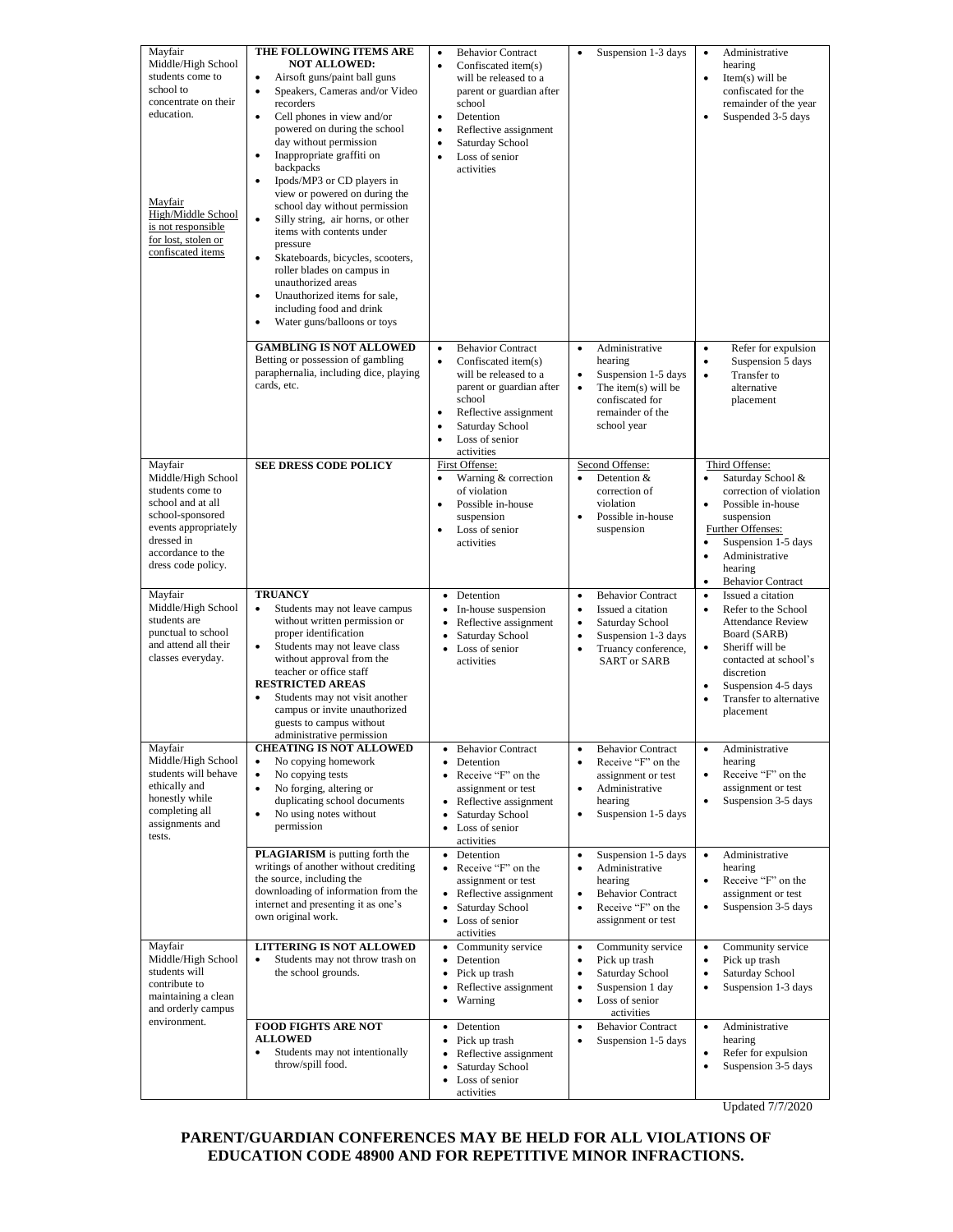## **ESCUELA SECUNDARIA/PREPARATORIA MAYFAIR REGLAS DE DISCIPLINA Y MATRIZ DE CONSECUENCIAS**

Todas las reglas se aplican al estar en:

- **Durante eventos patrocinados por la escuela/distrito**
- **En la escuela En camino a/o de regreso de la escuela**
	- **En camino a/o de regreso de un evento escolar o del distrito**

|                                                                                                                                                                                                                                                                                                |                                                                                                                                                                                                                                                                                                                                                                                                                                                                                                                                                                                                                                                                                                                                                                                                         | <b>CONSECUENCIAS</b>                                                                                                                                                                                                                                                                                                                                                                                                                                                                                                                                                                                                                                                                                                                                                                                                                                                                                                                                                                                                   |
|------------------------------------------------------------------------------------------------------------------------------------------------------------------------------------------------------------------------------------------------------------------------------------------------|---------------------------------------------------------------------------------------------------------------------------------------------------------------------------------------------------------------------------------------------------------------------------------------------------------------------------------------------------------------------------------------------------------------------------------------------------------------------------------------------------------------------------------------------------------------------------------------------------------------------------------------------------------------------------------------------------------------------------------------------------------------------------------------------------------|------------------------------------------------------------------------------------------------------------------------------------------------------------------------------------------------------------------------------------------------------------------------------------------------------------------------------------------------------------------------------------------------------------------------------------------------------------------------------------------------------------------------------------------------------------------------------------------------------------------------------------------------------------------------------------------------------------------------------------------------------------------------------------------------------------------------------------------------------------------------------------------------------------------------------------------------------------------------------------------------------------------------|
| <b>Expectativa</b>                                                                                                                                                                                                                                                                             | <b>Reglas</b>                                                                                                                                                                                                                                                                                                                                                                                                                                                                                                                                                                                                                                                                                                                                                                                           | <b>Mínimo</b>                                                                                                                                                                                                                                                                                                                                                                                                                                                                                                                                                                                                                                                                                                                                                                                                                                                                                                                                                                                                          |
| Los estudiantes de<br>Secundaria/Prepara-<br>toria de Mayfair<br>contribuirán a<br>mantener la escuela<br>un lugar seguro para<br>todos.                                                                                                                                                       | <b>NO SE PERMITEN ARMAS</b><br>Los alumnos no deberán poseer,<br>vender, usar, distribuir armas, o<br>ningún objeto peligroso incluyendo<br>fuegos artificiales, bombas fétida,<br>cortadores de cartón, puntero de<br>láser, gas de defensa personal,<br>resorteras, puños de metal, pistolas<br>de aire comprimido, bombas de olor,<br>apuntadores láser, etc.                                                                                                                                                                                                                                                                                                                                                                                                                                        | Contrato de<br>Cualquier alumno que<br>Recomendación<br>$\bullet$<br>$\bullet$<br>$\bullet$<br>Comportamiento<br>para ser expulsado<br>use un arma contra<br>Recomendación para<br>Se notificará a la<br>otra persona será<br>$\bullet$<br>$\bullet$<br>ser expulsado<br>policía a discreción<br>recomendado para<br>Se notificará a la<br>de la escuela<br>$\bullet$<br>expulsión<br>policía a discreción de<br>Los incidentes que<br>Suspensión por 5<br>$\bullet$<br>$\bullet$<br>envuelvan un arma<br>la escuela<br>dias<br>Suspensión de 1-5 días<br>Traslado a una<br>$\bullet$<br>$\bullet$<br>serán referidos para<br>Traslado a una escuela<br>escuela alternativa<br>expulsión<br>$\bullet$<br>alternativa<br>Se notificará a la<br>$\bullet$<br>Pérdida a las<br>policía a discreción de<br>$\bullet$<br>actividades de Seniors<br>la escuela                                                                                                                                                               |
| Se espera que todos<br>los estudiantes de<br>Mayfair resuelvan<br>los conflictos lo<br>más apaciblemente<br>posible. Esto<br>significa que deben<br>reportar cualquier<br>problema a un<br>maestro/a, personal<br>de seguridad,<br>consejero o<br>administrador.                               | <b>NO SE PERMITE PELEAR</b><br>A ningún estudiante se le permitirá<br>causar o intentar causar daño a otra<br>persona (combate mutuo).<br><b>NO SE PERMITEN LOS</b><br><b>ALTERCADOS</b><br>A ningún estudiante se le permite<br>amenazar a otra persona con causarle<br>daño físico. Los instigadores<br>tendrán las mismas consecuencias<br>que los que pelean.                                                                                                                                                                                                                                                                                                                                                                                                                                       | Contrato de<br>Audiencia<br>Se emitirá una<br>$\bullet$<br>$\bullet$<br>$\bullet$<br>administrativa<br>citación<br>conducta<br>Suspensión<br>Se emitirá una<br>Recomendación para<br>$\bullet$<br>$\bullet$<br>$\bullet$<br>ser expulsado<br>citación<br>por 5 dias<br>Pérdida a las<br>$\bullet$<br>Suspensión 5 dias<br>Se notificará a la<br>$\bullet$<br>$\bullet$<br>actividades de Seniors<br>Se notificará a la<br>policía a discreción de<br>$\bullet$<br>policía a discreción<br>la escuela<br>Contrato de<br>$\bullet$<br>de la escuela<br>Suspensión por 5 dias<br>conducta<br>$\bullet$<br>Traslado a una<br>Traslado a una<br>$\bullet$<br>Mediación de<br>$\bullet$<br>$\bullet$<br>escuela alternativa<br>escuela alternativa<br>conflicto<br>Suspensión 3-5<br>$\bullet$<br>dias<br>Pérdida a las<br>$\bullet$                                                                                                                                                                                         |
| Los estudiantes de<br>Mayfair se respetan<br>a sí mismos, a otros<br>estudiantes y al<br>personal de la<br>escuela.<br>No se tolerará la<br>interrupción de<br>actividades<br>escolares o el<br>desafio voluntario<br>hacia la autoridad<br>de supervisores,<br>maestros o<br>administradores. | <b>NO SE PERMITE LO</b><br><b>SIGUIENTE:</b><br>Intimidación/hostigamie<br>$\bullet$<br>nto<br>incluso por medio de un acto<br>electrónico<br>$\bullet$<br>Falta de respeto/desafío<br>Crímenes cometidos por<br>$\bullet$<br>odio<br>Intimidación/acoso<br>$\bullet$<br>Decir mentiras<br>$\bullet$<br>$\bullet$<br>Lenguaje profano o<br>vulgar<br>Obscenidades<br>$\bullet$<br>Comentarios racistas<br>$\bullet$<br>"Sexting" – el acto de<br>$\bullet$<br>enviar o<br>recibir mensajes o fotos con<br>contenido erótico o<br>pornográfico por<br>medio de teléfonos celulares<br>o electrónicamente<br>Hostigamiento sexual<br>$\bullet$<br>El uso de redes de<br>$\bullet$<br>medios<br>sociales el cual causa inte-<br>rrupción. Por ejemplo,<br>AIM, Facebook, YouTube,<br>Tumblr, Twitter, etc. | actividades de Seniors<br>Contrato de<br>Recomendación<br>Recomendación para<br>$\bullet$<br>$\bullet$<br>$\bullet$<br>conducta<br>para ser expulsado<br>ser expulsado<br>Detención<br>Suspención por 1-5<br>Traslado a una<br>$\bullet$<br>$\bullet$<br>$\bullet$<br>Recomendación a<br>dias<br>escuela alternativa<br>$\bullet$<br>Traslado a una<br>Se notificará a la<br>un<br>$\bullet$<br>$\bullet$<br>policía a discreción de<br>entrenador del<br>escuela alternativa<br>la escuela<br>programa de<br>Soluciones para<br>Suspensión por 5 dias<br>$\bullet$<br>No al Acoso o<br>Intimidación<br>Tarea reflectiva<br>$\bullet$<br>Escuela de sábado<br>$\bullet$<br>Pérdida a las<br>$\bullet$<br>actividades de Senior                                                                                                                                                                                                                                                                                         |
| La escuela<br>secundaria y<br>preparatoria<br>Mayfair es un<br>ambiente de<br>aprendizaje libre de<br>drogas.                                                                                                                                                                                  | <b>NO SE PERMITEN DROGAS NI</b><br><b>ALCOHOL</b><br>Ningún estudiante deberá poseer,<br>vender, comprar, proporcionar, usar o<br>estar bajo la influencia de alcohol,<br>narcóticos (incluyendo recetados) o<br>sustancias controladas. La posesión<br>de parafernalia no es permitida.                                                                                                                                                                                                                                                                                                                                                                                                                                                                                                                | Contrato de conducta<br>Se emitirá una<br>Cualquier estudiante<br>$\bullet$<br>$\bullet$<br>$\bullet$<br>que se determina ha<br>Traslado a una escuela<br>citación<br>$\bullet$<br>Recomendación<br>vendido drogas o una<br>alternativa<br>$\bullet$<br>sustancia que se<br>Recomendación para<br>para ser expulsado<br>$\bullet$<br>ser expulsado<br>Se notificará a la<br>parece a drogas será<br>$\bullet$<br>Enviado al consejero<br>policía a discreción<br>enviado a ser<br>٠<br>Recomendación al<br>de la escuela<br>expulsado<br>$\bullet$<br>programa de GLAD<br>Suspensión por 5<br>Recomendación para<br>$\bullet$<br>$\bullet$<br>Se notificará a la<br>dias<br>ser expulsado<br>$\bullet$<br>policía a discreción de<br>Traslado a una<br>Se notificará a la<br>$\bullet$<br>$\bullet$<br>la escuela<br>escuela alternativa<br>policía a discreción de<br>Suspensión de 1-5 dias<br>la escuela<br>$\bullet$<br>Pérdida a las<br>Suspensión por 5 dias<br>$\bullet$<br>$\bullet$<br>actividades de Seniors |
| Los estudiantes de<br>Mayfair son<br>ciudadanos<br>responsables que<br>respetan la<br>propiedad personal<br>y escolar.                                                                                                                                                                         | <b>NO SE PERMITE GRAFFITI,</b><br><b>VANDALISMO O EL HACER</b><br>DAÑO A LA PROPIEDAD<br>Los estudiantes no deben poseer<br>ningún artefacto relacionado con el<br>graffiti.<br><b>NO SE PERMITE EL ROBO,</b><br>ATRACO NI EXTORCIÓN<br>Los estudiantes no deben robar o<br>intentar robar propiedad personal o                                                                                                                                                                                                                                                                                                                                                                                                                                                                                         | Contrato de<br>Contrato de<br>Recomendación para<br>$\bullet$<br>$\bullet$<br>$\bullet$<br>conducta<br>conducta<br>ser expulsado<br>Se notificará a la<br>Servicio<br>Se emitirá una<br>$\bullet$<br>$\bullet$<br>$\bullet$<br>citación<br>policía a discreción de<br>comunitario<br>Tarea reflectiva<br>Restitución<br>la escuela<br>$\bullet$<br>$\bullet$<br>Restitución<br>Suspensión de 3-5<br>Suspensión de 5 dias<br>$\bullet$<br>$\bullet$<br>$\bullet$<br>Traslado a una<br>$\bullet$<br>Escuela de sábado<br>dias<br>$\bullet$<br>Suspensión de 1-5<br>Traslado a una<br>escuela alternativa<br>$\bullet$<br>$\bullet$<br>escuela alternativa<br>dias<br>Pérdida a las<br>$\bullet$<br>actividades de Seniors                                                                                                                                                                                                                                                                                                |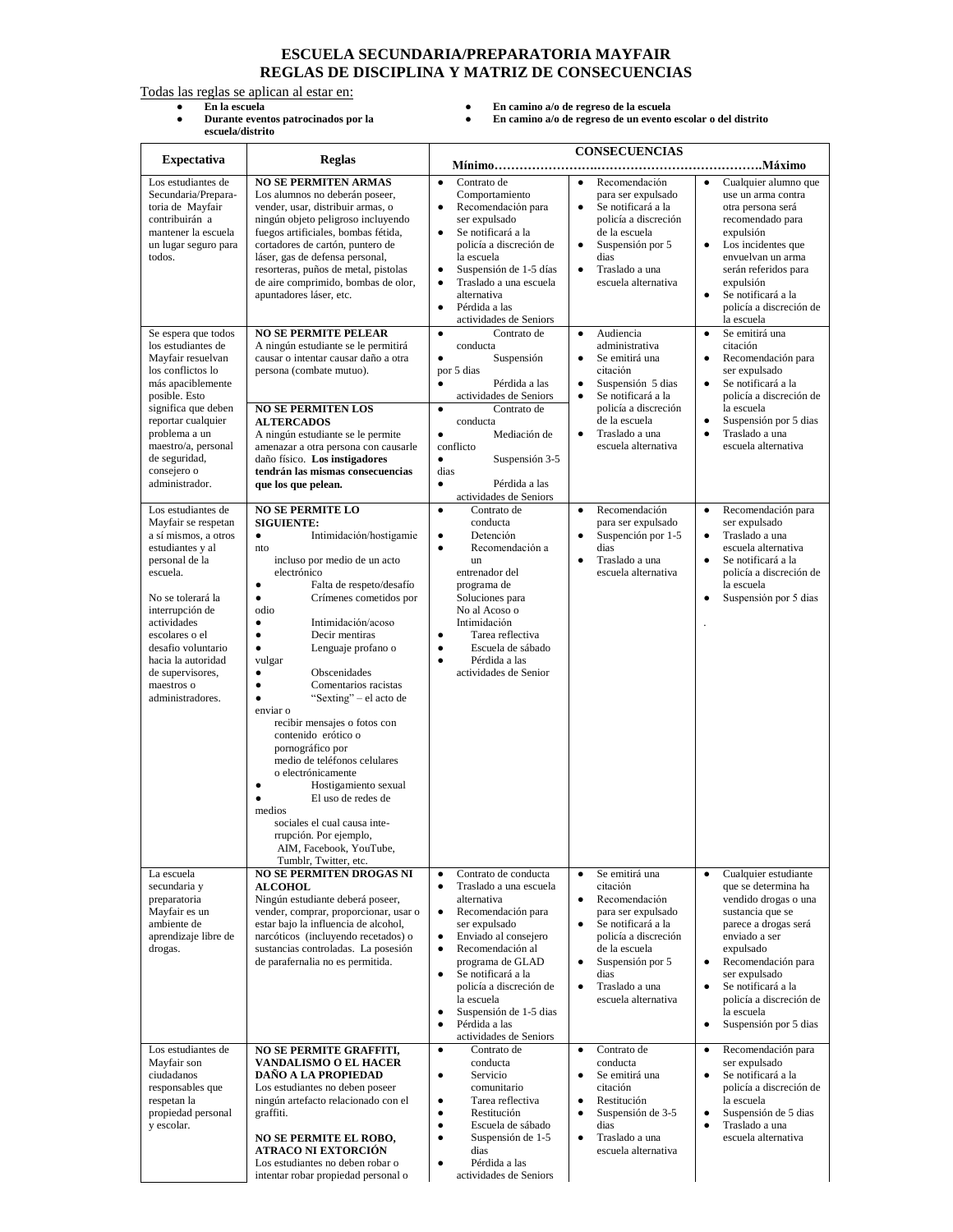|                                                                                                                                                                                                                                  | escolar incluyendo información<br>electrónica, datos y base de datos.<br>Los estudiantes no deben recibir<br>propiedad robada.                                                                                                                                                                                                                                                                                                                                                                                                                                                                                                                                                                                                                                                                                                                 |                                                                                                                                                                                                                                                                                                                                                   |                                                                                                                                                                                                                                                                                                                      |                                                                                                                                                                                                                                                                                                                           |
|----------------------------------------------------------------------------------------------------------------------------------------------------------------------------------------------------------------------------------|------------------------------------------------------------------------------------------------------------------------------------------------------------------------------------------------------------------------------------------------------------------------------------------------------------------------------------------------------------------------------------------------------------------------------------------------------------------------------------------------------------------------------------------------------------------------------------------------------------------------------------------------------------------------------------------------------------------------------------------------------------------------------------------------------------------------------------------------|---------------------------------------------------------------------------------------------------------------------------------------------------------------------------------------------------------------------------------------------------------------------------------------------------------------------------------------------------|----------------------------------------------------------------------------------------------------------------------------------------------------------------------------------------------------------------------------------------------------------------------------------------------------------------------|---------------------------------------------------------------------------------------------------------------------------------------------------------------------------------------------------------------------------------------------------------------------------------------------------------------------------|
| La escuela<br>secundaria y<br>preparatoria de<br>Mayfair es un<br>plantel escolar libre<br>de tabaco                                                                                                                             | <b>NO SE PERMITE TABACO,</b><br><b>CERILLOS NI ENCENDEDORES</b><br>Ningún estudiante deberá poseer,<br>usar, vender o proporcionar tabaco o<br>cualquier producto que contenga<br>tabaco o nicotina, incluyendo<br>cigarros electrónicos.                                                                                                                                                                                                                                                                                                                                                                                                                                                                                                                                                                                                      | Contrato de conducta<br>$\bullet$<br>Detención<br>$\bullet$<br>Se le proporcionará<br>$\bullet$<br>información de<br><b>TUPE</b><br>Tarea reflectiva<br>$\bullet$<br>$\bullet$<br>Escuela de sábado<br>Pérdida a las<br>$\bullet$<br>Actividades de<br><b>Seniors</b>                                                                             | Audiencia con un<br>$\bullet$<br>administrador<br>$\bullet$<br>Suspensión de 1-5<br>dias                                                                                                                                                                                                                             | Suspensión de 5 dias<br>٠<br>Traslado a una<br>$\bullet$<br>escuela alternativa                                                                                                                                                                                                                                           |
| Los estudiantes de<br>Mayfair vienen a la<br>escuela para<br>concentrarse en su<br>educación.<br>La escuela<br>secundaria/prepa-<br>ratoria de Mayfair<br>no es responsable<br>por objetos<br>perdidos, robados o<br>confiscados | <b>NO SE PERMITEN LOS</b><br><b>SIGUIENTES OBJETOS:</b><br>Pistolas de aire/pistolas de bolas<br>$\bullet$<br>de pintura<br>El altavoz, Cámaras y aparatos<br>$\bullet$<br>de video<br>Teléfonos celulares que estén a<br>٠<br>la vista o estén encendidos<br>durante el día escolar<br>Dibujos inapropiados en las<br>$\bullet$<br>mochilas<br>Ipods/MP3 o toca CD que estén<br>٠<br>a la vista o estén encendidos<br>durante el día escolar sin<br>permiso<br>"Silly string", bocinas de aire, u<br>$\bullet$<br>otros artículos con contenido<br>bajo presión<br>Patinetas, bicicletas, patines en<br>$\bullet$<br>la escuela o en áreas no<br>autorizadas<br>Venta de artículos no<br>$\bullet$<br>autorizados incluyendo comida y<br>cosas de tomar<br>Pistolas de agua/globos o<br>$\bullet$<br>juguetes<br><b>NO SE PERMITE APOSTAR</b> | Contrato de conducta<br>$\bullet$<br>Los artículos<br>$\bullet$<br>confiscados serán<br>entregados a los padres<br>o tutores después del<br>día escolar<br>Detención<br>$\bullet$<br>Tarea reflectiva<br>$\bullet$<br>Escuela de sábado<br>$\bullet$<br>$\bullet$<br>Pérdida a las<br>actividades de Seniors<br>Contrato de conducta<br>$\bullet$ | Suspensión de<br>$\bullet$<br>$1-3$ dias<br>Audiencia<br>$\bullet$                                                                                                                                                                                                                                                   | Audiencia<br>$\bullet$<br>administrativa<br>Los artículos<br>$\bullet$<br>confiscados se<br>quedarán en la<br>escuela por el resto<br>del año escolar<br>Suspensión de 3-5<br>$\bullet$<br>dias<br>Recomendación<br>$\bullet$                                                                                             |
|                                                                                                                                                                                                                                  | No es permitido apostar o poseer<br>artículos de apuesta, incluyendo<br>dados, barajas, etc.                                                                                                                                                                                                                                                                                                                                                                                                                                                                                                                                                                                                                                                                                                                                                   | Los artículos<br>$\bullet$<br>confiscados solo se<br>entregarán a los padres<br>o tutores después del<br>día escolar<br>Tarea reflectiva<br>$\bullet$<br>Escuela de sábado<br>$\bullet$<br>Pérdida a las<br>$\bullet$<br>actividades de Seniors                                                                                                   | administrativa<br>Suspensión por 1-5<br>$\bullet$<br>dias<br>Los artículos<br>$\bullet$<br>confiscados se<br>quedarán en la<br>escuela por el resto<br>del año escolar                                                                                                                                               | para ser expulsado<br>$\bullet$<br>Suspención por 5<br>dias<br>Traslado a una<br>$\bullet$<br>escuela alternativa                                                                                                                                                                                                         |
| Los estudiantes de<br>la escuela<br>secundaria y<br>preparatoria<br>Mayfair vendrán a<br>los eventos<br>patrocinados por la<br>escuela vestidos<br>apropiadamente de<br>acuerdo a la política<br>del código de vestir.           | VEA LA POLÍTICA DE<br><b>VESTIMENTA</b>                                                                                                                                                                                                                                                                                                                                                                                                                                                                                                                                                                                                                                                                                                                                                                                                        | Primer Violación:<br>Advertencia y<br>$\bullet$<br>corrección de la<br>violación<br>Es posible que sea<br>$\bullet$<br>suspendido dentro de la<br>escuela<br>Pérdida a las<br>$\bullet$<br>actividades de Seniors                                                                                                                                 | Segunda Violación:<br>Detención y<br>$\bullet$<br>corrección de la<br>violación<br>Es posible que sea<br>$\bullet$<br>suspendido dentro<br>de la escuela                                                                                                                                                             | Tercera Violación:<br>Escuela de sábado y<br>$\bullet$<br>corrección de la<br>violación<br>Es posible que sea<br>$\bullet$<br>suspendido dentro de<br>la escuela<br>Subsiguiente Violaciones:<br>Suspensión por 1-5<br>$\bullet$<br>dias<br>Audiencia<br>$\bullet$<br>administrativa<br>Contrato de conducta<br>$\bullet$ |
| Los estudiantes de<br>la escuela<br>secundaria y<br>preparatoria de<br>Mayfair son<br>puntuales y asisten<br>a todas sus clases<br>todos los dias.                                                                               | <b>FALTAS A CLASE SIN</b><br><b>PERMISO</b><br>Los estudiantes no deben salir de<br>$\bullet$<br>la escuela si no tienen un<br>permiso por escrito o una<br>identificación apropiada<br>Los estudiantes no deben salir<br>$\bullet$<br>durante la clase sin permiso del<br>maestro o del personal de la<br>oficina<br><b>AREAS RESTRINGIDAS</b><br>No se permite a los estudiantes<br>visitar otro plantel escolar o<br>invitar a otras personas al plantel<br>escolar sin autorización                                                                                                                                                                                                                                                                                                                                                        | • Detención<br>• Suspensión en la<br>escuela<br>Tarea reflectiva<br>$\bullet$<br>Escuela de sábado<br>$\bullet$<br>· Pérdida a las<br>actividades de Seniors                                                                                                                                                                                      | Contrato de<br>$\bullet$<br>conducta<br>Se emitirá una<br>$\bullet$<br>citación<br>Escuela de<br>$\bullet$<br>sábado<br>Suspensión por<br>$\bullet$<br>$1-3$ dias<br>Conferencia de<br>$\bullet$<br>Asistencia,<br>referido a<br>reuniones del<br>equipo para repasar<br>la asistencia escolar<br><b>SART o SARB</b> | Se emitirá una<br>$\bullet$<br>citación<br>Referido a la mesa de<br>$\bullet$<br>Revisión de<br>Asistencia Escolar<br>(SARB)<br>Se notificará a la<br>$\bullet$<br>policía a discreción de<br>la escuela<br>Suspensión por 4-5<br>$\bullet$<br>dias<br>Traslado a una<br>$\bullet$<br>escuela alternativa                 |
| Los estudiantes de<br>secundaria y<br>preparatoria de<br>Mayfair se<br>comportan con ética<br>y honestidad<br>mientras completan                                                                                                 | <b>NO SE PERMITE EL COPIAR</b><br>No se puede copiar tareas<br>$\bullet$<br>No se puede copiar exámenes<br>$\bullet$<br>No se puede falsificar, alterar, o<br>$\bullet$<br>duplicar documentos<br>No se puede usar notas sin<br>$\bullet$<br>permiso                                                                                                                                                                                                                                                                                                                                                                                                                                                                                                                                                                                           | Contrato de conducta<br>$\bullet$<br>Detención<br>$\bullet$<br>· Recibirán una "F" en la<br>tarea o examen<br>• Tarea reflectiva<br>· Escuela de sábado<br>Pérdida a las<br>$\bullet$<br>actividades de Seniors                                                                                                                                   | Contrato de<br>$\bullet$<br>conducta<br>$\bullet$<br>Recibirán una "F"<br>en la tarea o examen<br>Suspensión de 1-5<br>$\bullet$<br>dias                                                                                                                                                                             | Audiencia<br>$\bullet$<br>administrativa<br>Recibirán una "F" en<br>$\bullet$<br>la tarea o examen<br>Suspensión por 3-5<br>$\bullet$<br>dias                                                                                                                                                                             |